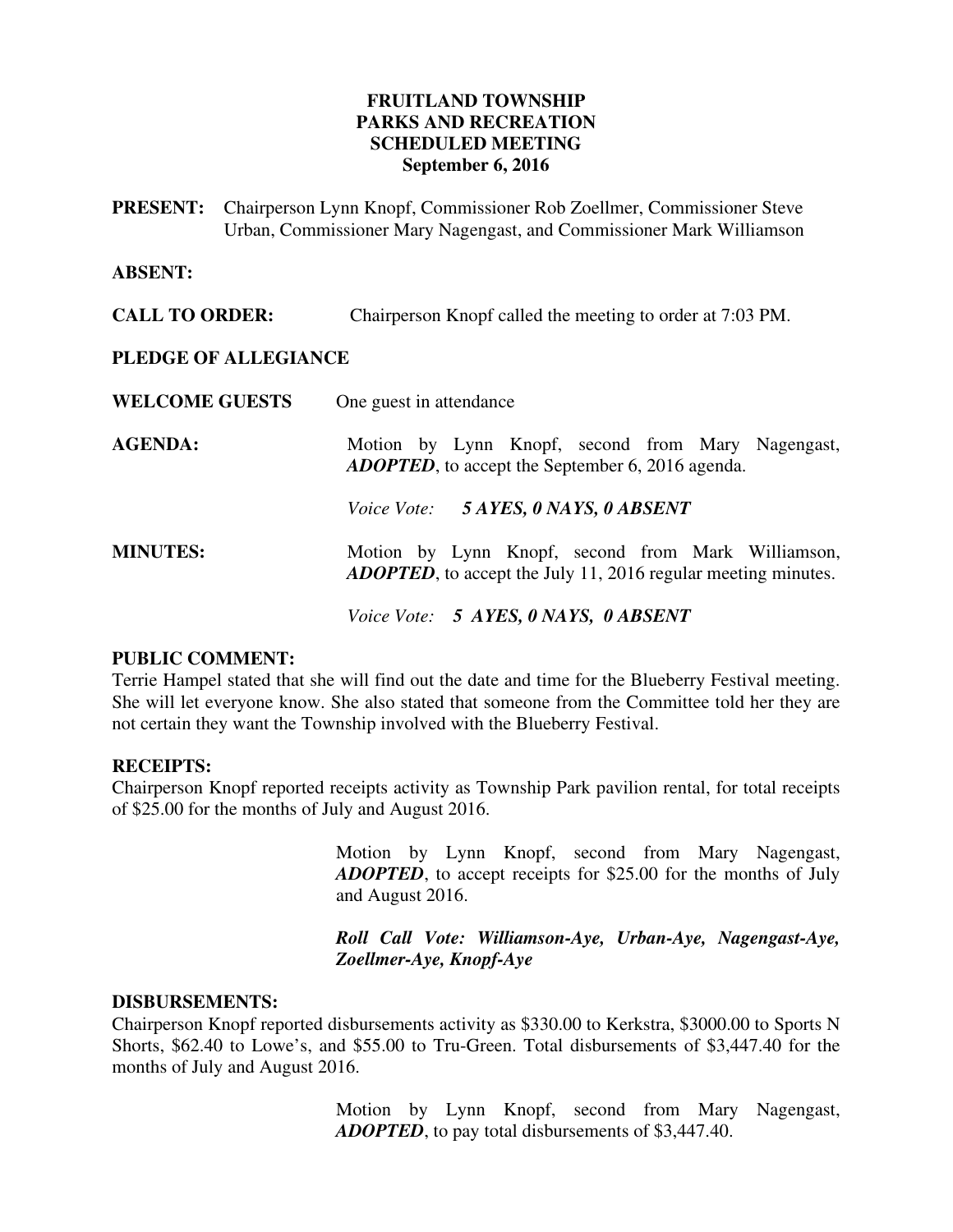# *Roll Call Vote: Williamson-Aye, Urban-Aye, Nagengast-Aye, Zoellmer-Aye, Knopf-Aye*

# **OLD BUSINESS: Items for 2016-2017 Budget –**

Lynn Knopf needs some help next week to install cigarette pails and working on recycling bins. Recycling bins will be placed as follows: one at baseball field; one at each pavilion; one a Marcus Park; two at each of the road ends; and one at the WRLS. Commissioner Williamson said he had talked with Peter Manning and Mr. Manning is grateful for any and all help from the Parks and Recreation Commission. Commissioner Urban stated that the WRLS is not under the auspices of Parks and Recreation and Commissioner Nagengast agreed. Chairperson Knopf said she feels doing things at the WRLS is a courtesy on the part of Parks and Recreation. Chairperson Knopf remarked that another project to finish is to paint handicapped signs on picnic tables.

Items for the 2017-2018 Budget: Get bid estimates on pricing for the following items:

# **Nestrom Road Park:**

Pavilions at Nestrom Road Park - Pavilion roofs, paint inside. Contractor needed to look over pavilions and give summary of work needed. Add lighting to pavilion roofs. - Knopf

Stairs at Nestrom Road Park – fix stairs, especially large drop at bottom of steps. - Knopf

Shuffleboard Court – power washing and/or painting. - Urban

Far pavilion – add water fountain and spigot. - Zoellmer

Comment card stations around the park. - Knopf

Fitness trail/fitness pavilion in park. – Williamson and Nagengast

Move short fences at tennis courts to make handicapped accessible. Remove pipes sticking out of ground.

# **Marcus Park:**

Marcus Park – port-a-jon.

# **General:**

Increase Maintenance Budget by \$500.00

# **NEW BUSINESS:**

No New Business.

# **UPDATES:**

# **Sand Removal at Marcus Park – Knopf**

Chairperson Knopf stated that during a meeting with Supervisor St.Amour sometime last year, he turned over the sand removal to this Commission. Discussion from other Commissioners that this is a Road Commission area and not for the Parks and Recreation Commission. Chairperson Knopf stated that she will continue to work on this to remove sand and put in dolomite for better parking. Also she said that volunteers are needed to remove oriental bittersweet from the McMillan Road End. Commissioners expressed concerns that road ends are not part of the Parks and Recreation jurisdiction. Chairperson Knopf said that working on road ends would be a good will act.